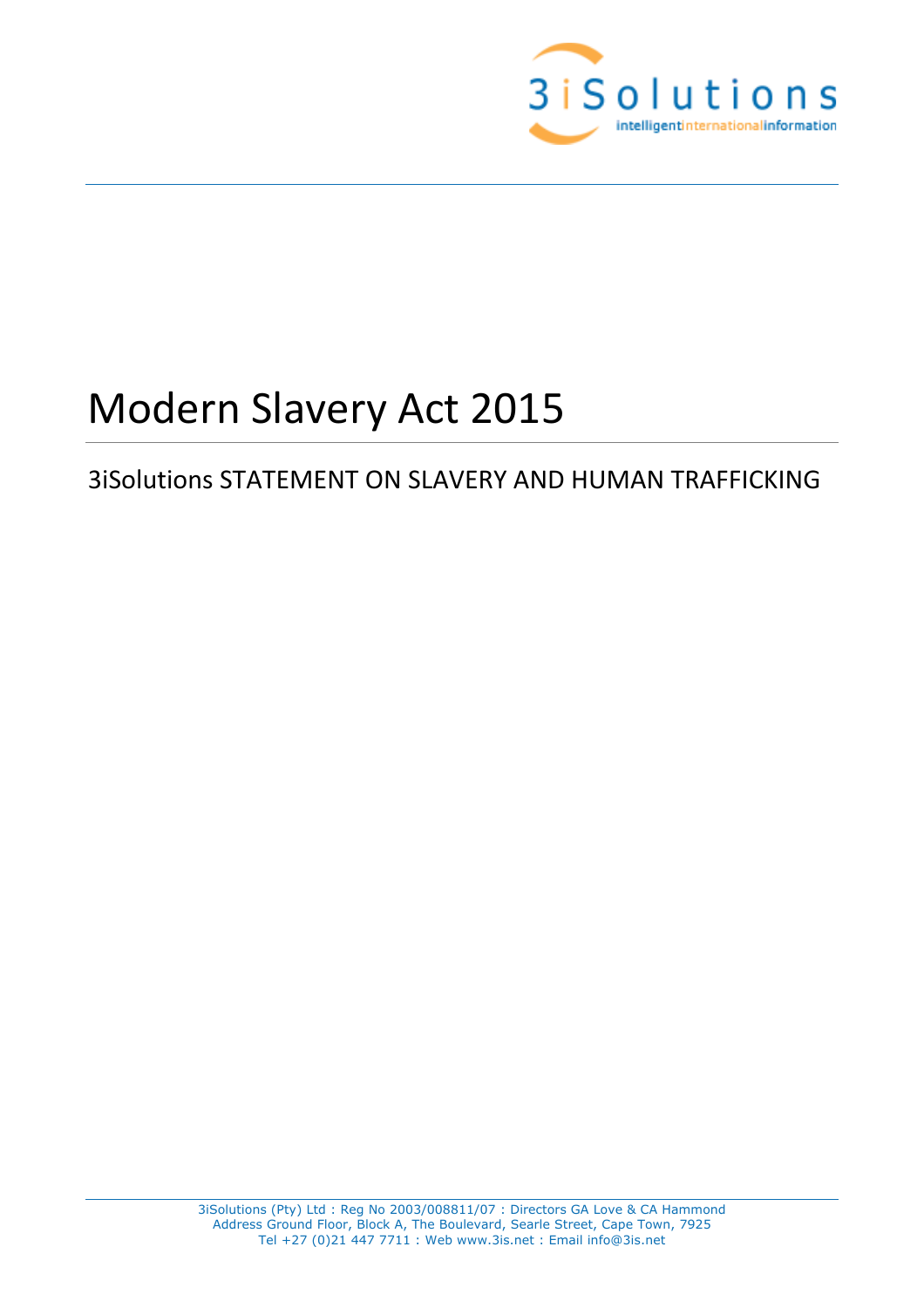

#### **Introduction from the Director**

3iSolutions continually strive to ensure we act fairly, ethically and transparently in everything we do. As an outsourcer where trust is the cornerstone of our client relationships, we are keen to ensure the Fair Treatment of all staff inclusive of our supply routes.

The requirements of the Modern Slavery Act 2015 (the Act) reflect the international drive to eradicate modern slavery in commercial organisations. We aim to aid with upholding this international goal by ensuring that any risk of modern slavery or human trafficking in our supply chains and in any part of our business is offset by the reasonable measures that we take as a business to identify and monitor any such risks.

3iSolutions understand the importance of this goal and wholeheartedly support the achievement of the same within our organization. We consider this in the selection and continued relationships with all of our suppliers in South Africa, the UK (our primary trading country) and elsewhere.

Recognising the risks that modern slavery poses and taking positive action to ensure these risks do not materialise is key to ending modern slavery within organizations and the supply chains that they work with. It is our intention to lead by example in our direct operations and ensure that our supply chains duly follow suit.

Further information on our approach to Anti- Slavery can be found below and is supplemented by our Polices on Anti-Money Laundering, corruption, gifts & hospitality And Employee Recruitment procedure.

#### **Organisation's structure**

We are a provider of Outsourced Call-Centre Services and the company is a private limited company incorporated in South Africa. Our European business is sourced and conducted through partner organisations located in the Isle of Man for data protection, legal and other business reasons.

3iSolutions (Pty) Ltd is located in Cape Town, South Africa where we have over 800 employees. Our clients are predominately located in the United Kingdom and South Africa although we have clients in the US and Europe.

# **Our business**

Our business has been operational since 2003 and we are one of the longest standing independent call-centre operators in South Africa. The business has never been the subject of, nor associated with, any legal claim, which we pride ourselves on. As the director of Outsourcing for the industry body during its formative stages (2003-2006) we were instrumental in setting the national standards which govern the industry.

# **Our supply chains**

The latest list of our supplier of services can be located in our Privacy Policy which is available to all staff.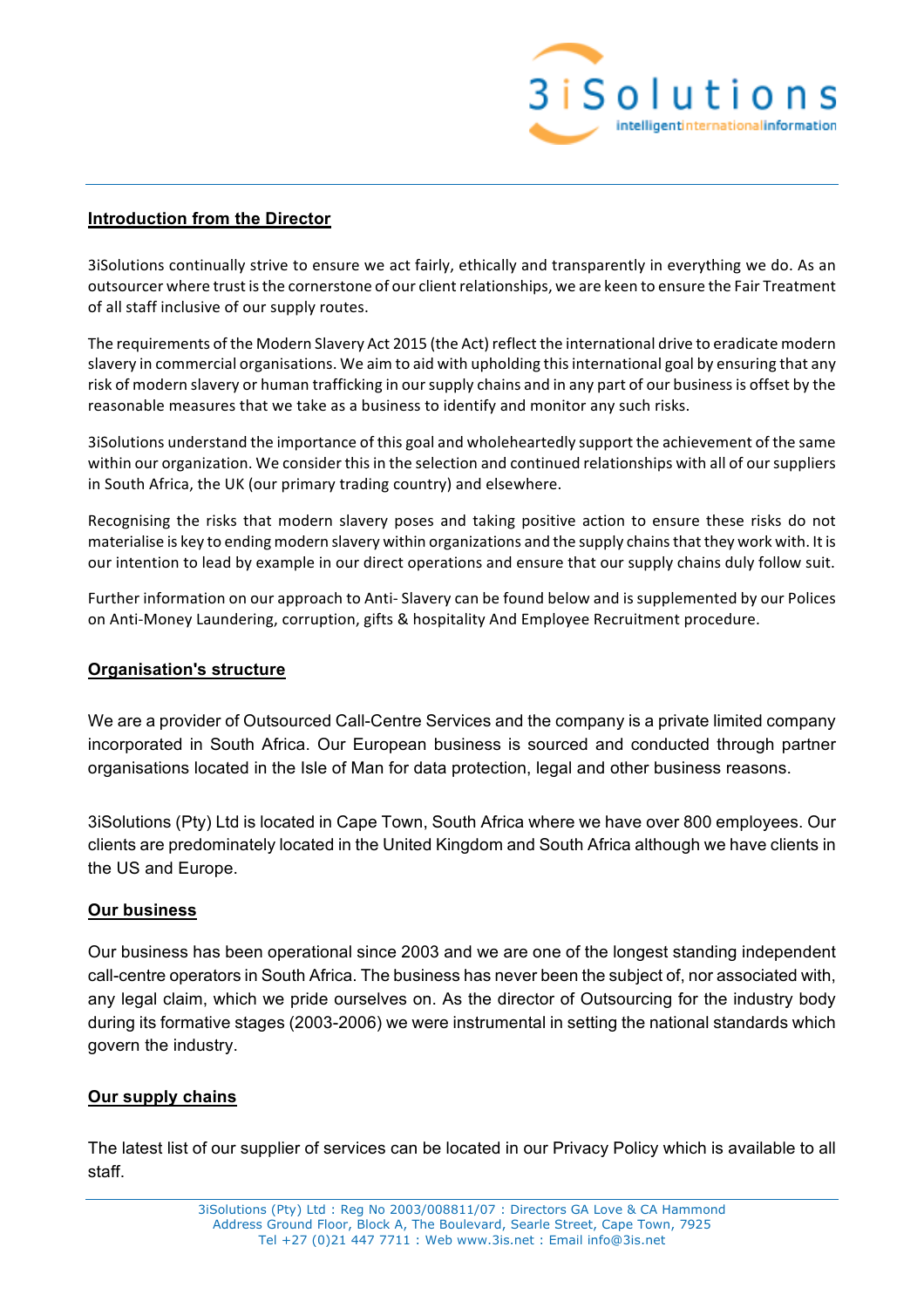

#### **Our policies on slavery and human trafficking**

We are committed to ensuring that there is no modern slavery or human trafficking in our supply chains or in any part of our business. Our **Policies** reflect our commitment to acting ethically and with integrity in all our business relationships and to implementing and enforcing effective systems and controls to ensure slavery and human trafficking is not taking place anywhere in our supply chains.

# **OUR APPROACH TO DOING BUSINESS AND SOCIAL STANDARDS**

#### **Due diligence processes for slavery and human trafficking**

As part of our initiative to identify and mitigate risk we make appropriate checks with our suppliers to ensure that all staff are treated fairly and in line with the Act.

In order to do this effectively, we have in place systems to:

- Identify and assess potential risk areas in our supply chains.
- Mitigate the risk of slavery and human trafficking occurring in our supply chains.
- Monitor potential risk areas in our supply chains.
- Protect whistle blowers.

#### **Supplier adherence to our Policy**

We have zero tolerance to slavery and human trafficking. To ensure all those in our supply chain and contractors comply with our values, we have in place a rigorous supply chain compliance programme. This consists of:

- Issuing a policy on recruitment which includes the checking and recording of Identification and right to work.
- Desk based checks of HR records
- Onsite visits to the premises of suppliers to ensure adequacy of working conditions through verbal statements from employees and physical evidence.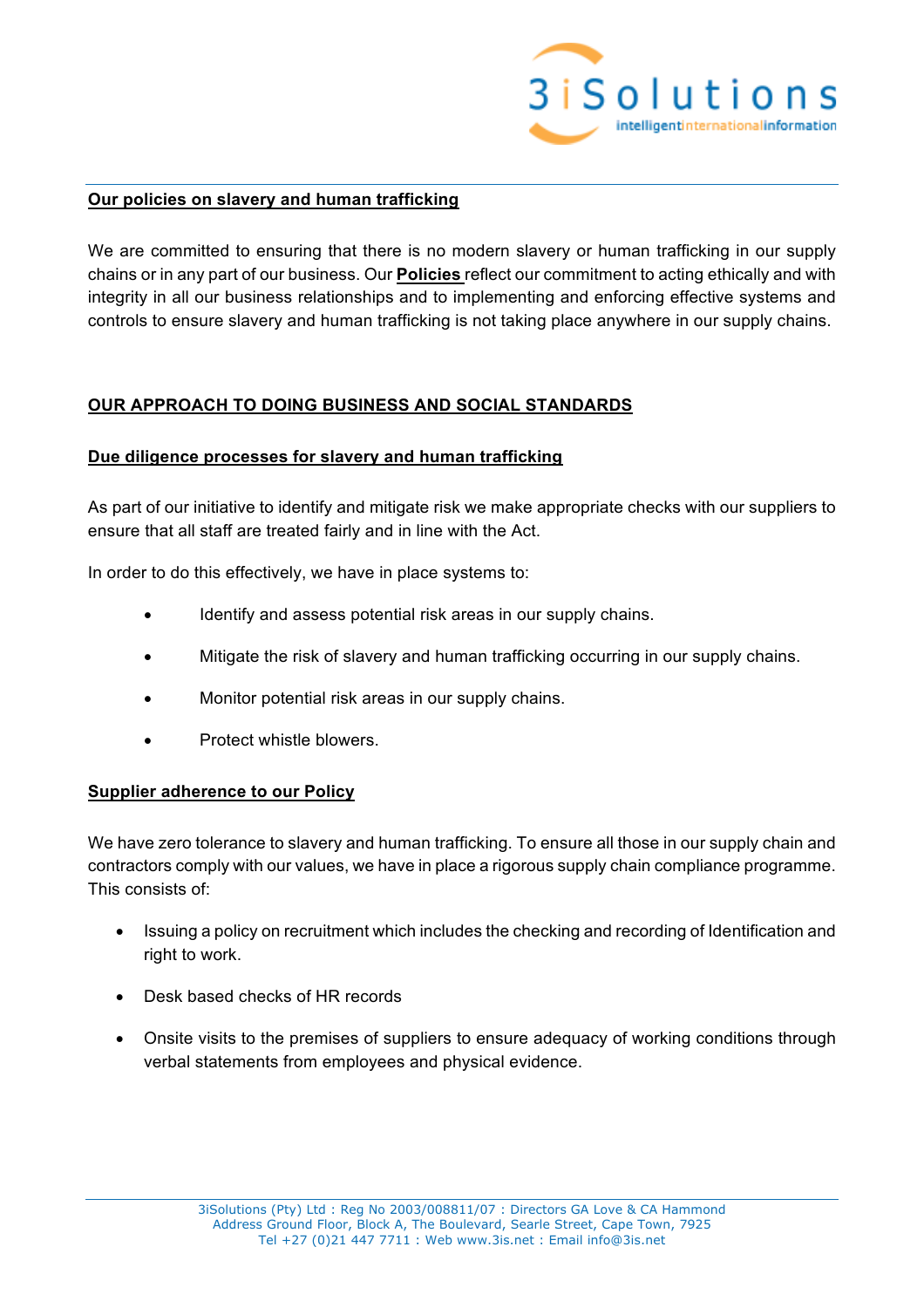

# **Training**

To ensure a high level of understanding of the risks of modern slavery and human trafficking in our supply chains and our business, we provide training to our staff and require our business partners to be aware of and adhere to our policy on Modern Slavery.

# **Our effectiveness in combating slavery and human trafficking**

We use the following key performance indicators (KPIs) to measure how effective we have been to ensure that slavery and human trafficking is not taking place in any part of our business or supply chains:

- Adequate safe guarding is in place surrounding Recruitment within supply chains and the Organization itself.
- Contracts with suppliers are in place, Pre-contractual check and site visits ensure that Supplier practices are compliant with Modern Slavery Act 2015.
- Annual Audits on supplier recruitment, staff treatment, hours worked, breaks etc.
- Awareness regarding whistle blowing procedure.
- Number of breaches occurred

# **Further steps**

Following a review of the effectiveness of the steps we have taken in 2019 to ensure that there is no slavery or human trafficking in our supply chains we intend to review and revise this statement annually and where appropriate identify further steps to combat slavery and human trafficking.